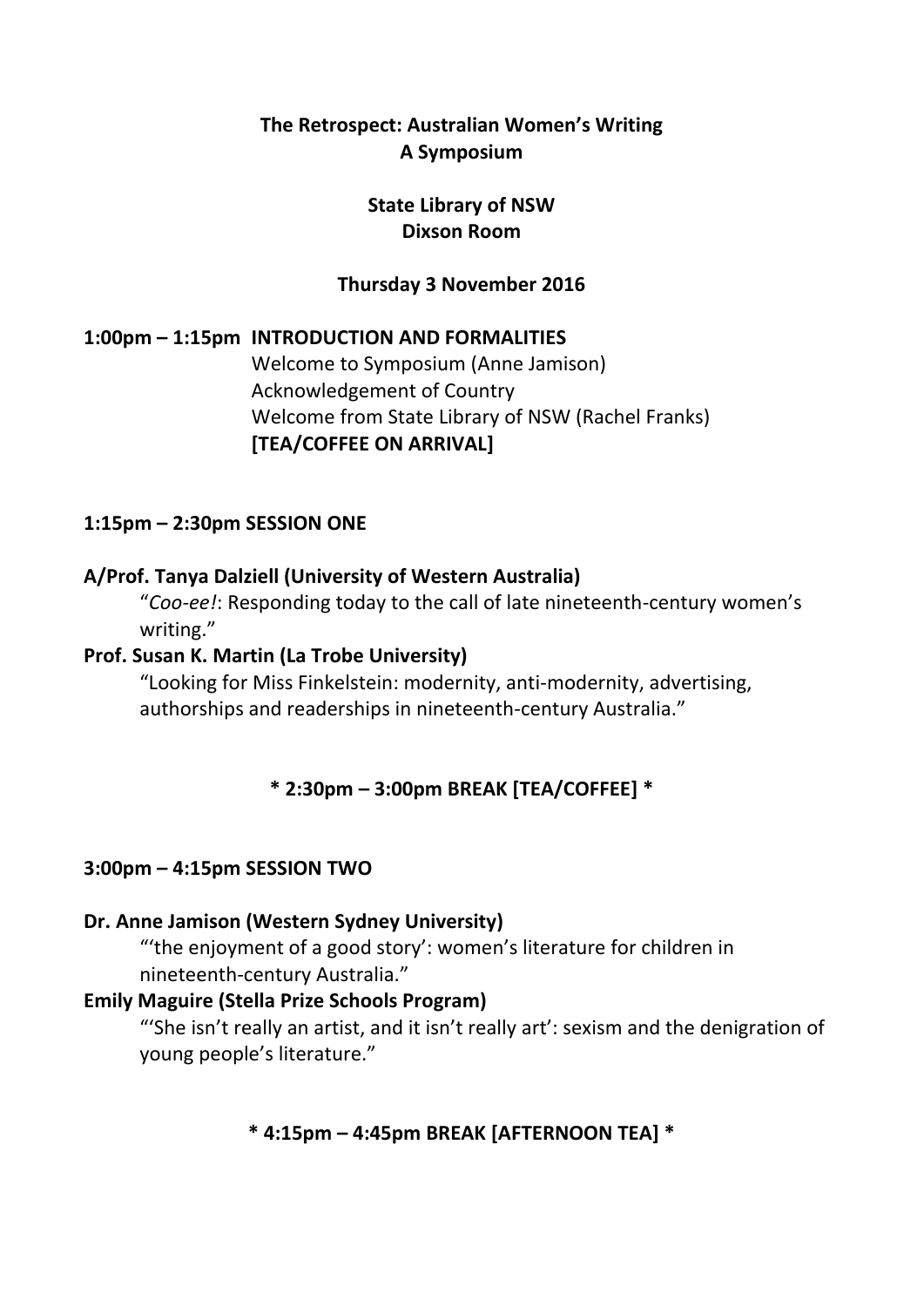### **4:45pm – 6:00pm SESSION THREE**

#### **Prof. Elizabeth Webby (University of Sydney)**

"Nineteenth-century Australian women poets: still largely unknown?"

### **Dr. Lucy Sussex (La Trobe University)**

"The lady vanishes: women and crime writing in nineteenth-century Australia."

## **\* 6:00pm – 6:30pm BREAK [TEA/COFFEE] \***

### **6:30pm – 7:15pm** *Sydney Review of Books* **WRITERS ROUNDTABLE**

**Chair/Intro:** Anne Jamison/Catriona Menzies-Pike (Editor, *SRB*) **Panelists**: Fiona Wright, Jessica White, Maggie MacKellar

## **7:15pm – 7:30pm CLOSING REMARKS** (Anne Jamison)

**\*\*\***

#### **Speaker Biographies**

**Tanya Dalziell** works in English and Cultural Studies at the University of Western Australia. She is the author of *Settler Romances and the Australian Gir*l (2004), and has chapters on nineteenth century Australian literature in publications including *The Cambridge History of Australian Literature* (2009); *The Oxford History of the Novel in English* (vol. 9 (2016)) and *The Oxford Research Encyclopaedia* (online – forthcoming (2016).

**Susan K. Martin** is Associate Pro Vice-Chancellor (Research) for the College of Arts, Social Sciences and Commerce at La Trobe University, Melbourne, Australia, and Professor in English. She publishes on Australian and British literature and culture, and has taught Australian and Victorian literature for many years. Her current projects are around popular reading culture and the teaching of Australina literature. Her books include *Reading the Garden: the settlement of Australia* with Katie Holmes & Kylie Mirmohamadi, (MUP, 2008), *Women and Empire (Australia)* ed. (Routledge, 2009; eEdition 2016 forthcoming), *Sensational Melbourne* with Kylie Mirmohamadi (Australian Scholarly Publishing, 2011) and *Colonial Dickens* (ASP, 2012)

**Anne Jamison** is Lecturer in Literary Studies at Western Sydney University. Her research focuses on nineteenth-century Irish and, more recently, Australian women's literature. She is author of *E. OE. Somerville and Martin Ross. Female Authorship and Literary Collaboration* (Cork University Press, 2016) and has published broadly on Irish writing, including articles on Alicia Lefanu, Kate O'Brien, and James Clarence Mangan. She is also Nancy Keesing Fellow at the State Library of NSW for 2016. She is currently working on the library's collection of nineteenth-century Australian children's literature.